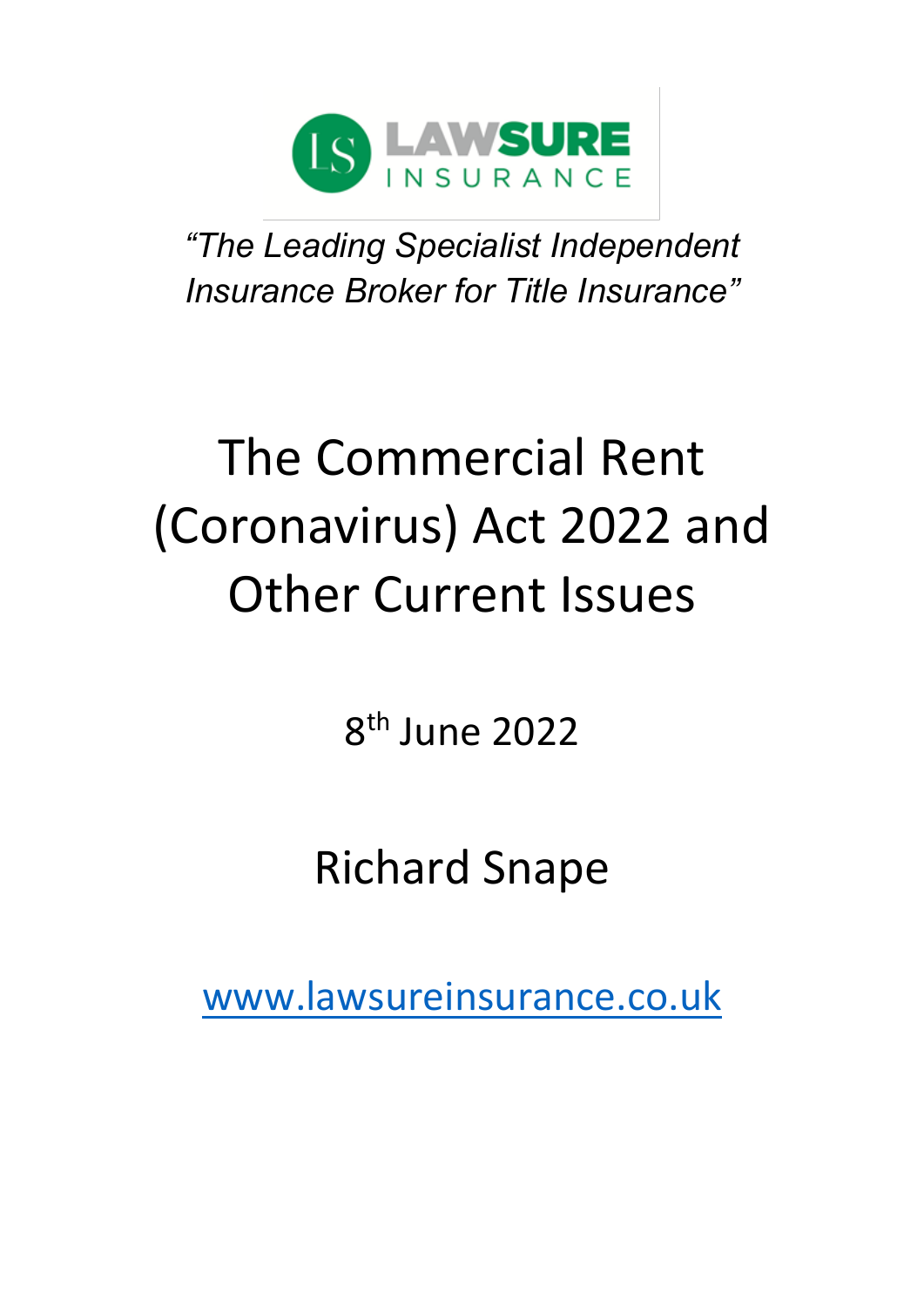## ABOUT RICHARD SNAPE

Richard has been the Head of Legal Training at Davitt Jones Bould (DJB) since 2002. He speaks at numerous courses for law societies all over the country, various public courses, in-house seminars within solicitors' firms and has also talked extensively to local authorities and central government bodies. His areas of specialism include both commercial and residential property, in particular in relation to local government law, conveyancing issues, development land, commercial property and incumbrances in relation to land.

## ABOUT LAWSURE INSURANCE

[LawSure Insurance](http://www.lawsureinsurance.co.uk/) is the leading independent UK based insurance broker specialising in providing title insurance covers. LawSure works with leading solicitors' firms and developers to facilitate all types of property developments and transactions, including finding solutions to complex bespoke issues as well as the more straightforward ones.

**Our service is free** and there is no obligation to take out any of our quotes.

We work with all the major title insurance providers so we can offer the most comprehensive title broking service to our clients. Working with us, you can ensure that you will receive the best quote available in the market. Our independent, comprehensive approach means that we satisfy the SRA requirements for insurance mediation as well as the Insurance Distribution Directive (IDD).

We provide a Demands and Needs statement meaning that our clients can eliminate the risk to them of inappropriate insurance selection.

We only get paid (by the insurer) if and when a quote is taken up - so our service has to be (and is) first class. We often get asked whether it is more expensive using a broker. It isn't! It is at least the same price, and often cheaper – with the certainty that you are doing the best for your client by LawSure reviewing the market on your behalf, saving you time and money. And all for free.

### CONTACT US

If you would like to speak to us to see how we can help or to request a quote, please call our broking team on **01293 880 700** or email us at [enquiries@lawsureinsurance.co.uk](mailto:enquiries@lawsureinsurance.co.uk)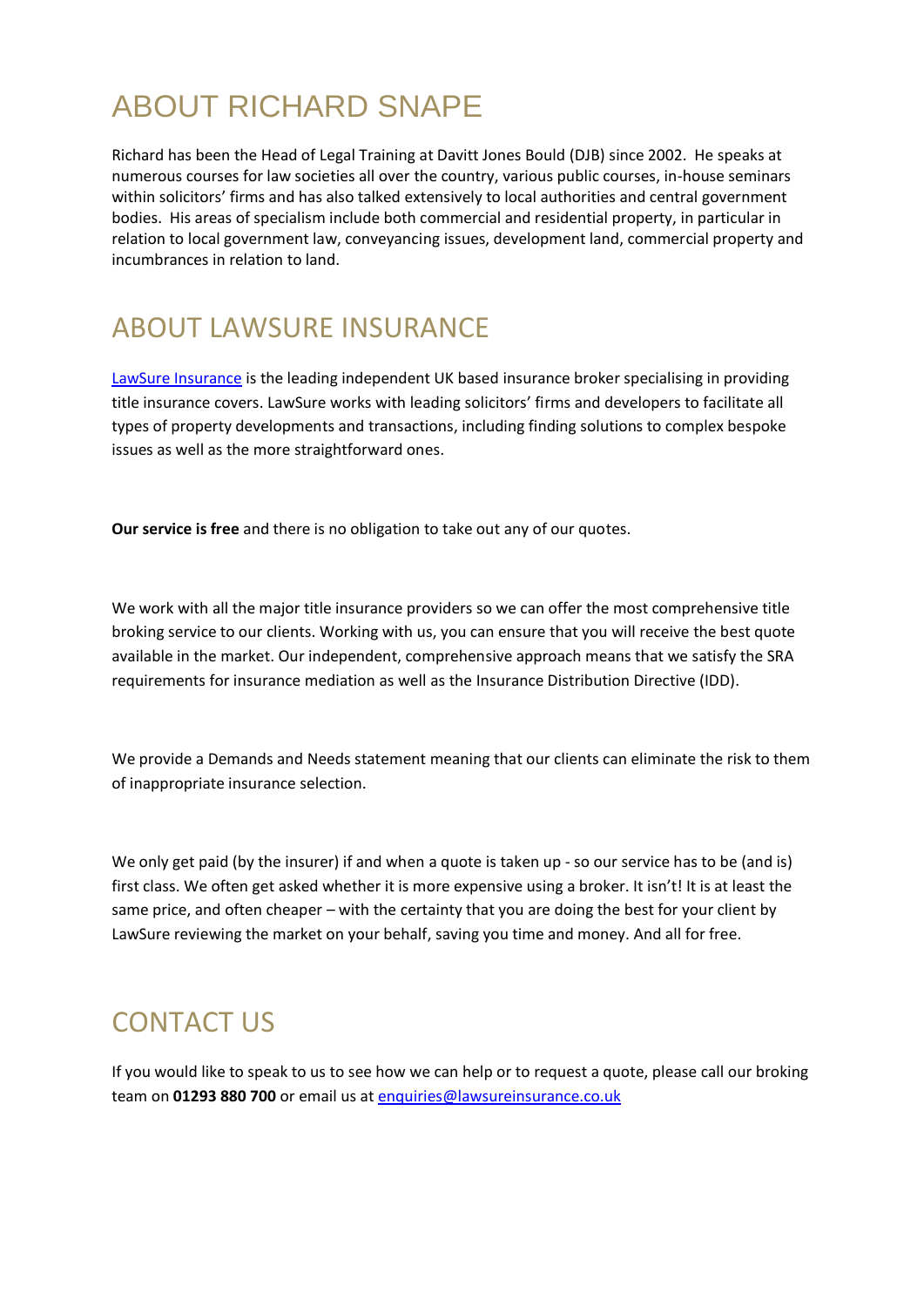#### **OUTCOME FOCUSED TRAINING INFORMATION**

**Lecture is aimed at:** Property professionals and fee earners involved in both contentious and noncontentious property work

**Learning Outcome:** To give an increased knowledge of the subject matter. To update on current issues, case law and statutory provisions and to be able to apply the knowledge gained in the better provision of service to the client.

**Satisfying Competency Statement Section:** B – Technical Legal Practice

For further information please see [http://www.sra.org.uk/competence](http://www.sra.org.uk/competence/)

#### **\*\*Disclaimer\*\***

This presentation including answers given in any question and answer session and this accompanying paper are intended for general purposes only and should not be viewed as a comprehensive summary of the subject matter covered. Nothing said in this presentation or contained in this paper constitutes legal or other professional advice and no warranty is given nor liability accepted for the contents of the presentation or accompanying paper. Richard Snape and LawSure Insurance will not accept responsibility for any loss suffered in consequence of reliance on information contained in the presentation or paper.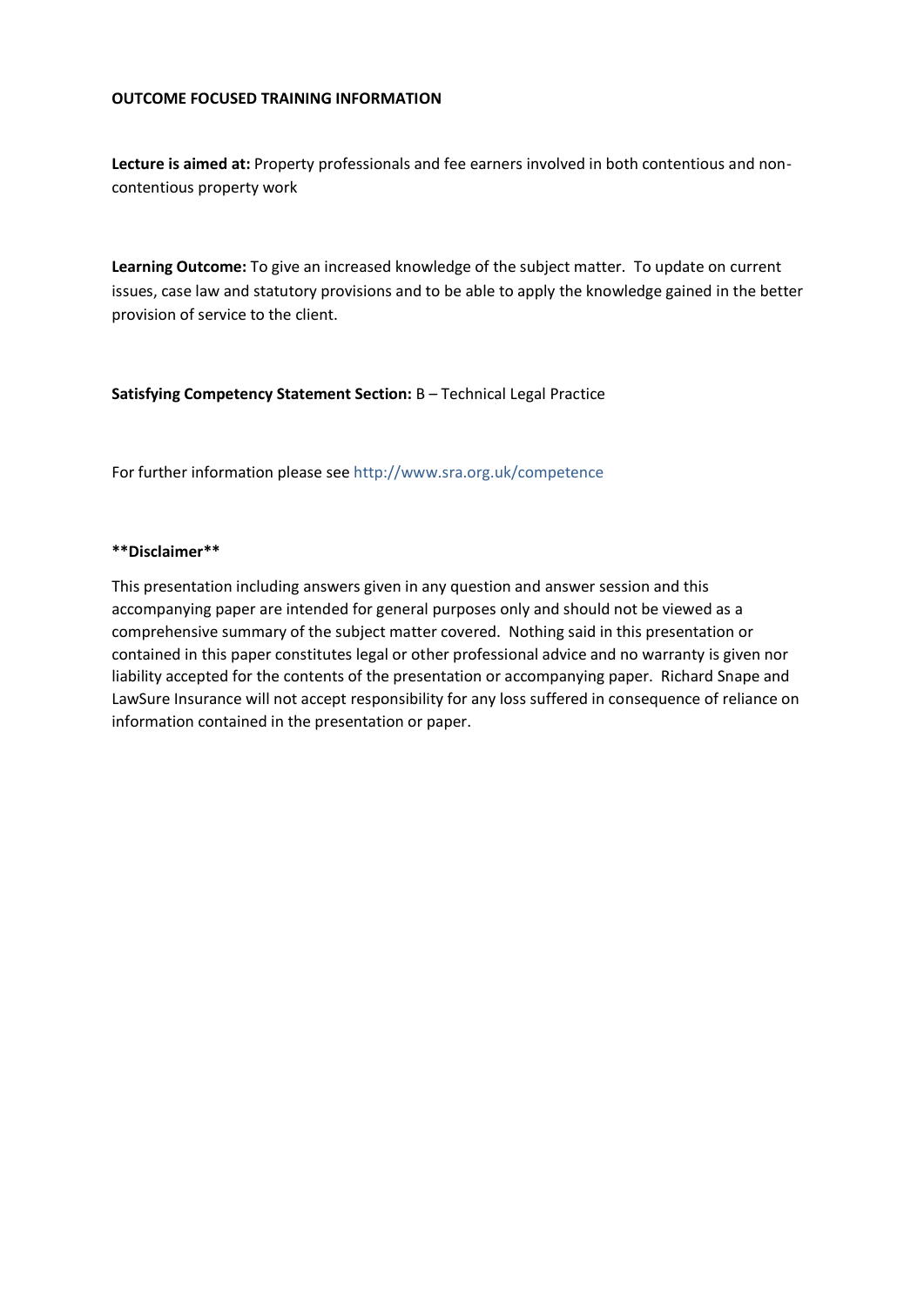#### **CONTENTS**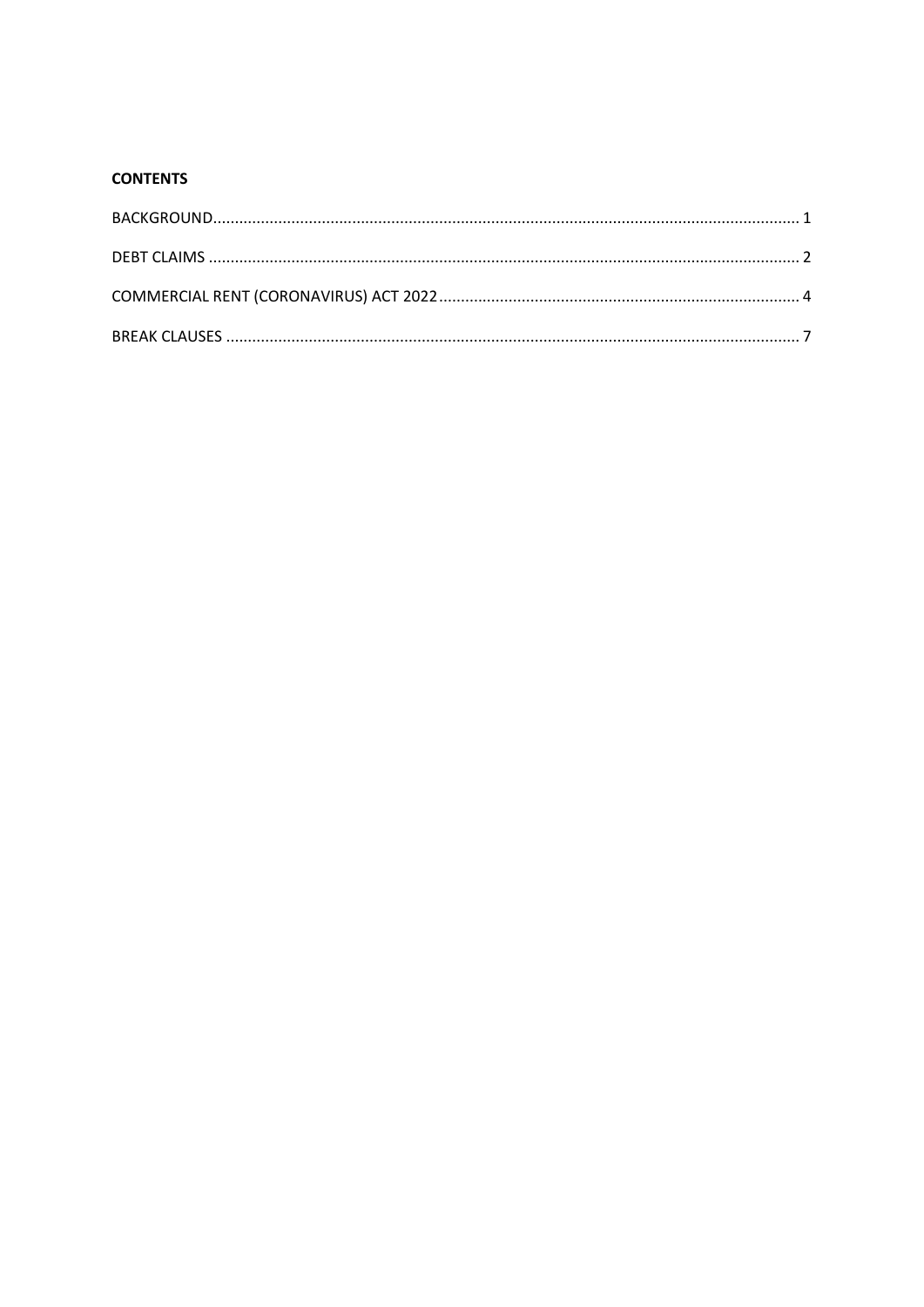#### <span id="page-4-0"></span>**BACKGROUND**

On 25 March 2020, the **Coronavirus Act 2020** came into force. **S.82** banned forfeiture for nonpayment of rent in relation to commercial leases which fell within **S.23** of the **Landlord and Tenant Act 1954** (including excluded leases). In addition, the **Corporate Insolvency and Governance Act 2020** banned statutory demands and serving of winding-up petitions if the reason for the debt was Covid. The amount of rent due before Commercial Rent Arrears Recovery was possible was increased from 7 days, eventually to 566 days. In England, forfeiture became available and Commercial Rent Arrears Recovery went back down to 7 days arrears on 25 March 2022. Statutory demands and winding up petitions became possible on 1 April 2022. In Wales, on 22 March 2022, the **Coronavirus (Alteration of Expiry Date) (Wales) Regulations 2022** extended the banning of forfeiture for non-payment of rent to 24 September 2022.

The **Coronavirus Act 2020** expressly provided that the actions of the landlord, eg. in making a rent demand, would not give rise to a waiver of the right to forfeit. This could only be done expressly. Be careful making rent demands post 25 March 2022 as this would waive the right to forfeit.

Whether a landlord would want to effect forfeiture is another matter as empty properties will incur full business rates liability after three months, or six months in relation to industrial unites and warehousing. For the rating year 1 April 2022 to 31 March 2023, there is a 50% discount on business rates in the hospitality, leisure and retail sectors up to a maximum of £110,000 per business. This will not be available for empty properties.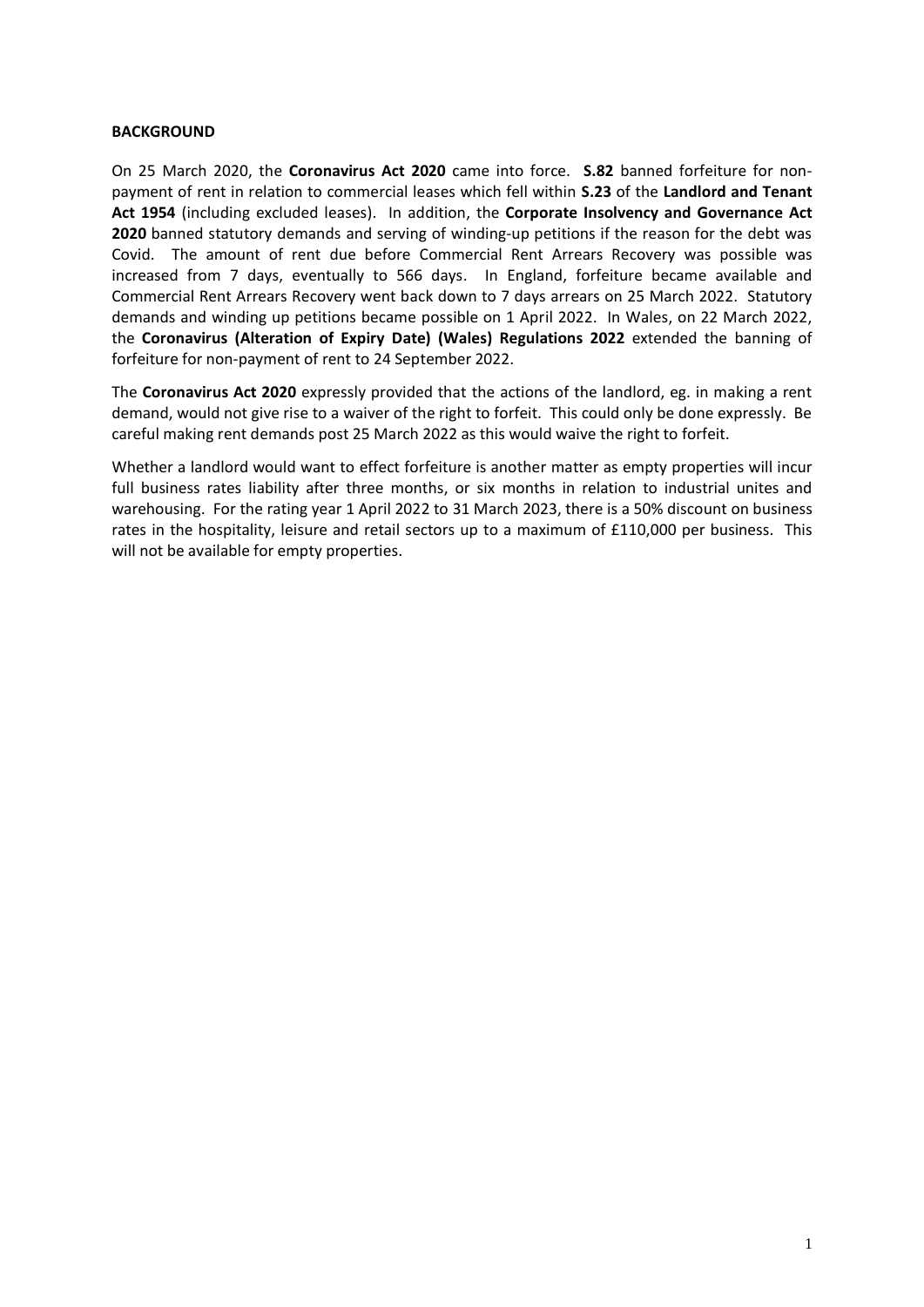#### <span id="page-5-0"></span>**DEBT CLAIMS**

Other remedies have always been available but see the **Commercial Rent (Coronavirus) Act 2022**  below.

#### *Commerz Real Investmentgesellschaft v TFS Stores [2021] EWHC 863*

TFS Stores had been closed during the various lockdowns. Since April 2020 it had not paid any rent. The landlord sued for non payment of rent. In a summary judgment the High Court found for the landlord. Although Commercial Rent Arrears Recovery is suspended it was clear that this did not stop the landlord from suing for the arrears.

The tenant also argued that the landlord had not adhered to the Government Code of Practice for commercial property relationships during the Covid-19 pandemic. The Court held that this is merely voluntary.

The tenant also argued that the landlord should have insured against notifiable disease. This claim failed as there is no such term in the lease and it would not be implied.

#### *Bank of New York Mellon Limited v Cine-UK Limited [2021] EWHC 1013*

This involves further summary judgments in relation to Cine-UK, Sports Direct, Mecca Bingo and Deltic, a night club chain. The main question for the Court was whether rent suspension provisions covered pandemic. The Court decided that they did not but merely covered physical damage or destruction. The Court also decided that the contract had not been frustrated as the leases were for between 12 and 13 years and the maximum closure was likely to be 18 months. For another case where a 25-year lease was not frustrated due to Brexit see *Canary Wharf v European Medicines Agency [2019] EWHC 335.*

The tenants also argued that the landlord was not out of pocket because they could claim off their business interruption insurance. The Court held that this was irrelevant as it was open to the tenants to have taken out business interruption insurance (see below).

On 22 September 2021 the Court of Appeal gave leave to appeal this case.

*London Trocadero (2015) LLP v Picturehouse Cinemas [2021] EWHC 2591*. The tenant had a lease of a cinema in the Trocadero Centre in London. A company in the same group, Gallery Cinemas, also had a lease and the holding company, Cineworld, were guarantors. Rent had not been paid since June 2020 and the arrears were £2.9 million. This was due to the various lockdowns.

The landlord sued and the tenant argued that there must be an implied term that the rent would not be due in these circumstances. This failed. The tenant also argued that there was a partial lack of consideration as they were legally unable to run a cinema. This also failed as the basis of the lease was the premises and not the cinema business. Finally, the tenant argued that the case should be adjourned until the ring-fencing provisions come into force next year (see below). This also failed.

*Atmore Centres v TFS Stores (2021) Liverpool County Court*. Here, the landlord was able to recover rent and service charge. The then Code of Practice made clear that it is merely voluntary and could not be used by the tenant as a defence. The tenant also failed in an argument that rent suspension provisions would apply in relation to non-physical damage. Moreover, the landlord was not obliged to insure for loss of the tenant's business and the lease required the rent to be paid and thus the landlord's business interruption insurance would not pay out if there was a claim.

Note: *FCA v Arch and others [2021] UKSC 1.* The High Court held that certain business interruption insurance policies would cover closure through lockdown. On 15 January 2021 the Supreme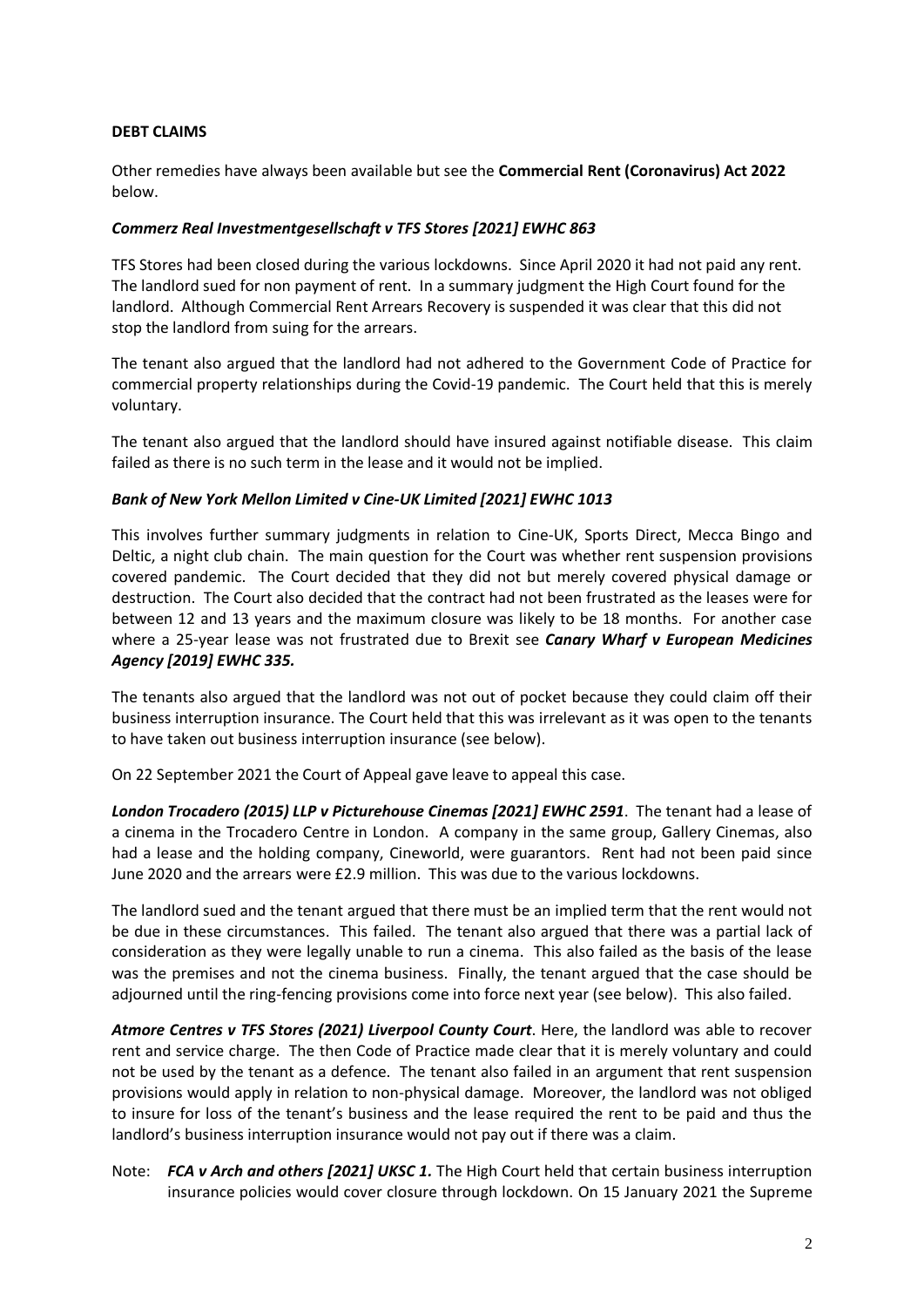Court confirmed the first instance ruling. The FCA has now issued detailed guidance on various business interruption insurance policies and their effect. In *TKC London v Allianz (2020)* this case made clear that there would be no claim if there was no business interruption insurance within the policy.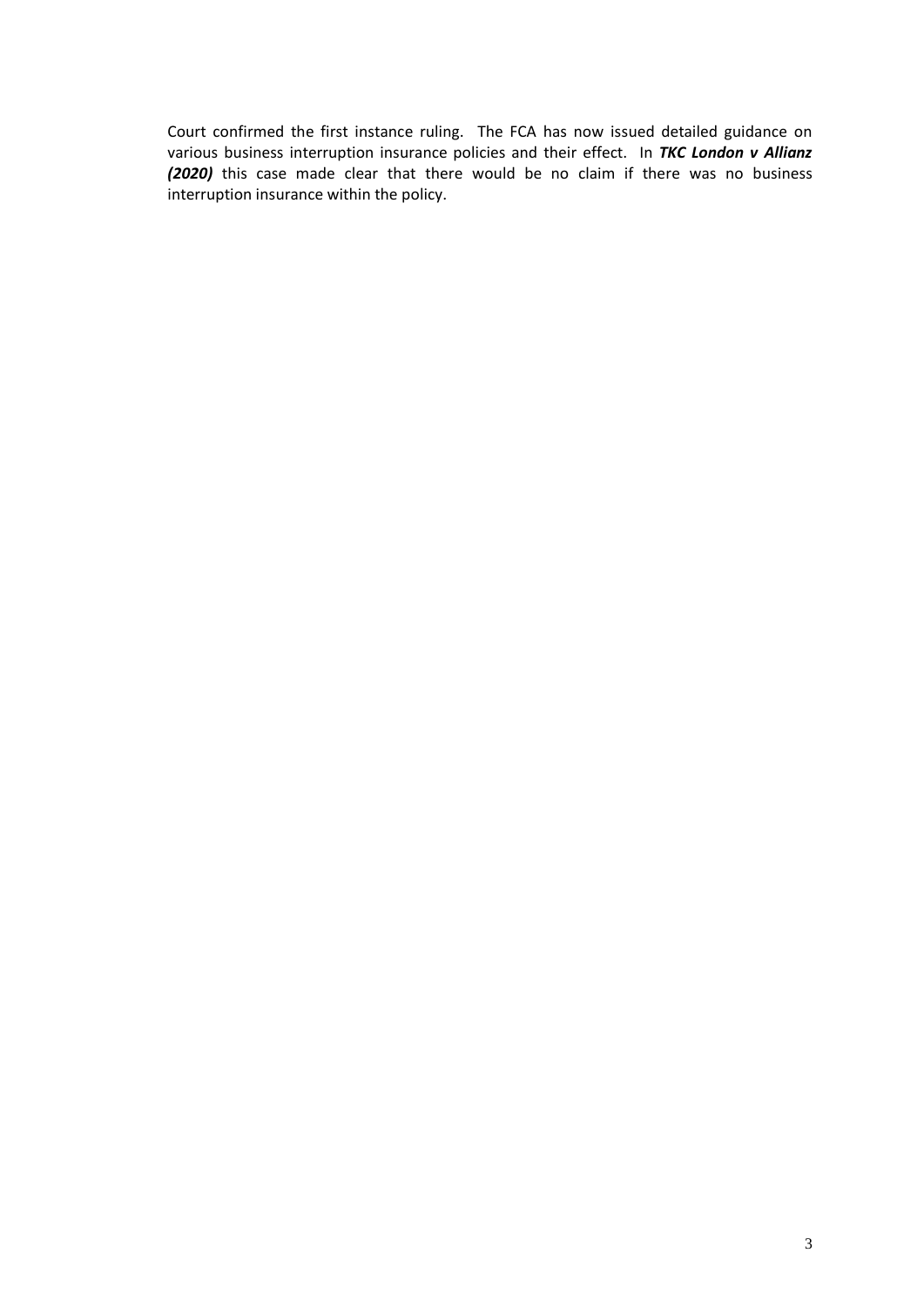#### <span id="page-7-0"></span>**COMMERCIAL RENT (CORONAVIRUS) ACT 2022**

On 9 November 2021 the Government produced a new **Code of Practice on Commercial Property Relations** following the Covid-19 pandemic. This came into force with immediate effect.

A new Code of Practice replaced this on 7 April 2022. Part 1 is non-statutory and applies to commercial rent arrears generally. Part 2 applies to protected rent debt in the hospitality, leisure and retail sector (see below) and is legally binding. The **Commercial Rent (Coronavirus) Act 2022** applies to businesses that have been adversely affected by Covid-19, ie. the hospitality, leisure and retail sectors. They must also come within the definition of a business tenancy within **S.23** of the **Landlord and Tenant Act 1954** (including excluded leases). The tenant must occupy under a lease as opposed to a licence, at least partly for business purposes. If there is a sublease, the subtenant is almost certainly the person in occupation: see *Graysim Holdings v P&O Holdings [1996] AC 329.*

On the same day the **Commercial Rent (Coronavirus) Bill 2021 – 2022** received its first reading in the House of Commons. The Welsh Government are also adopting the legislation received the Royal Assent on 24 March 2022 and came into force on that day. Protected rent debt will be ring-fenced. This includes rent, service charge, interest, VAT and insurance rent where arrears fell due during a period when legislation required the tenant to close the premises or cease trading whether in whole or in part. This will include, for instance, shops which were open for click and collection or pubs and restaurants with limited or at seat service or which able to remain open as takeaways. It will also include theatres and cinemas which are limited as to number of attendees. It will include times when premises could temporarily reopen between lockdowns. The commencement date was 21 March 2020 and the very end day 18 July 2021 in England and 7 August 2021 in Wales. Annex A of the Code of Practice has a table as to the relevant dates for various types of business. There is provision whereby this may be extended if there are any future statutory closures. If, for example, a whole quarter's rent is not paid but statutory restrictions ended during the quarter, the protected rent will be apportioned on a daily basis as will interest.

If the rent debt is protected then the parties should negotiate how much payment should be made. If there is no agreement either side can apply for arbitration within six months of the legislation being passed. If the tenant's business is not viable and would not be viable if relief was granted then the claim cannot be heard. If it would be viable, arbitration can write off the debt, give further time to repay including in instalments (for no more than two years), or reduce interest potentially to zero. If the tenant is able to find the arrears then they should pay immediately.

If there is an approved Company Voluntary Arrangement or Individual Voluntary Arrangement or compromise or arrangement then there cannot be arbitration.

#### **The Arbitration Process**

Either side can apply for arbitration but there must have been engagement or an attempt to engage with the other side beforehand. The Code recommends a written letter to the other side who then has 14 days to respond. If they do so and agreement cannot be reached, either side can apply for arbitration after 14 days. If they do not respond, then application can be made after 28 days. These time periods may be extended by agreement or by the arbitrator. The arbitrator cannot make a decision if the tenant's business cannot become viable. A non-exhaustive list of factors to take into account include management accounts, gross and net profit margins, bank account information and liquidity ratio. The Guidance suggests that a major factor in determining viability would be whether the tenant has been able to pay their debts after the restrictions have been lifted. The Guidance also states that full bank account details would be preferable as would an audit.

Arbitration will be through an open hearing unless the parties both agree otherwise. The person applying for arbitration will usually pay the costs but at the end of arbitration they will be split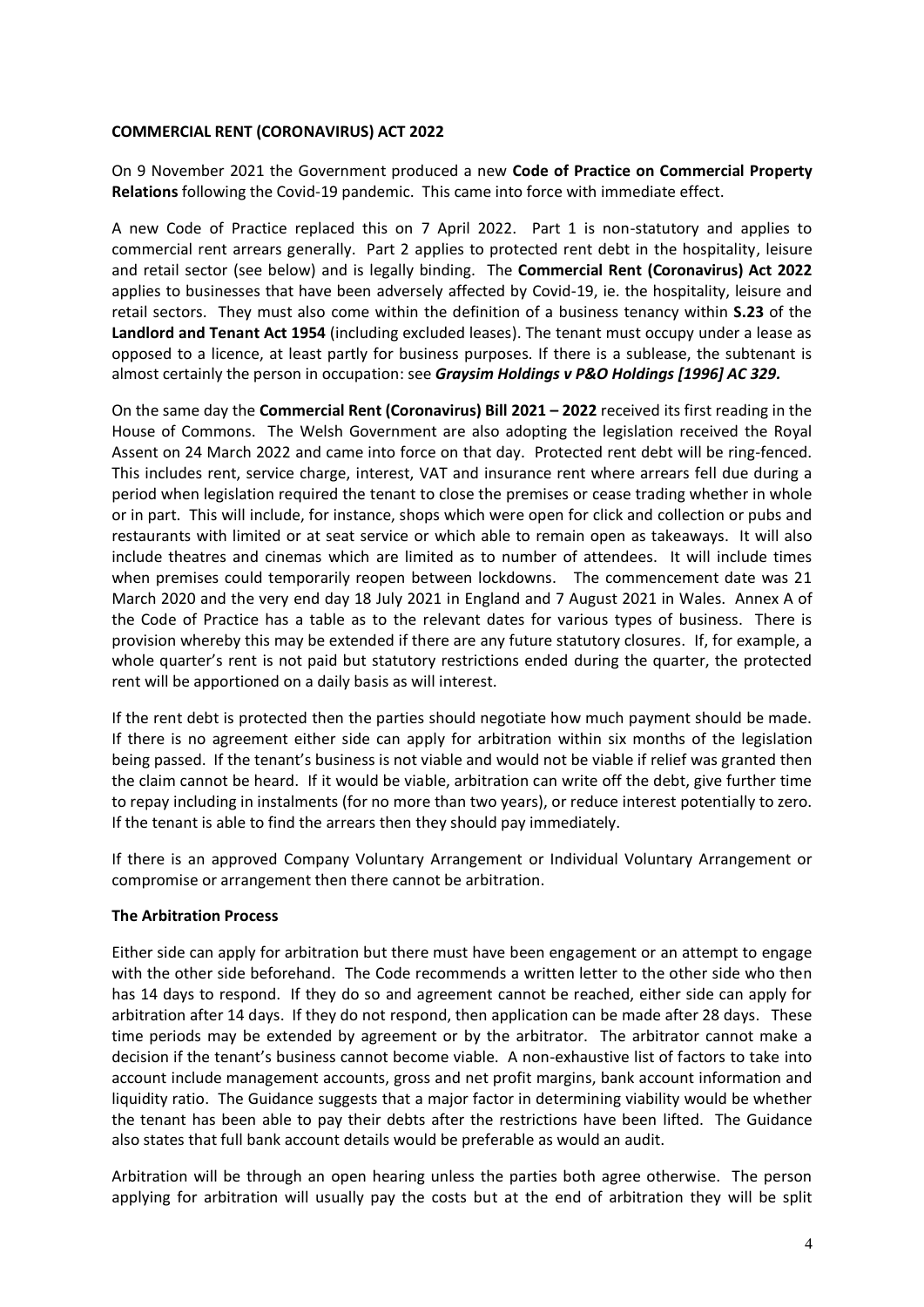equally subject to reasonable behaviour of the parties. As of the end of March 2022 the Government recognised arbitrators are:

- The Chartered Institute of Arbitrators;
- Royal Institution of Chartered Surveyors;
- Consumer Disputes Resolution;
- Falcon Chambers Arbitration;
- Disputes Resolution Ombudsman;
- Consumer Code for Online Disputes Resolution; and
- London Chamber of Arbitration and Mediation.

The starting point for arbitration is that it should be intended to preserve or preserve and restore the tenant's business but should also have regard to the landlord's solvency. The tenant would not be expected to go into debt to pay the rent. Guidance suggests that if there are multiple debts owed by the tenant to the landlord then they all should be joined together. It is not clear whether viability is based on the tenant's whole property portfolio or not.

The parties should submit their proposals. In Annex B of the Code of Practice there is a non exhaustive list of factors to take into account.

On 11 April 2022 statutory guidance replaced the previous non-statutory guidance 28 February 2022.

#### **The Moratorium Period**

The moratorium period will last for six months but may be extended further. If arbitration has commenced prior to the end of the six months on 24 September 2022 the application will continue to be heard. During the arbitration period the landlord will not be able to sue in debt, will not be able to enforce a prior judgment debt, enforce Commercial Rent Arrears Recovery, serve a statutory demand or winding-up or bankruptcy order, nor will they be able to draw down or require top up of rent deposits. If an application is made in relation to debt the court must stay proceedings between 10 November 2021 and the date the Act is passed. Current proceedings will continue, but the tenant may apply for relief within six months of the Act being passed and the debt will not be able to be enforced.

#### **Some Points to Note**

- 1. If rent concessions are agreed between landlord and tenant, the landlord may try to include provision that the concessions will end in the event of a Company Voluntary Arrangement as otherwise they will not qualify as a creditor.
- 2. Break clauses normally have a condition precedent that the rent must have been paid by the break date. In spite of the protection, tenants in arrears may be unable to break the lease (see late).
- 3. If there are rent arrears, the landlord may be able to reasonably refuse consent to alienation.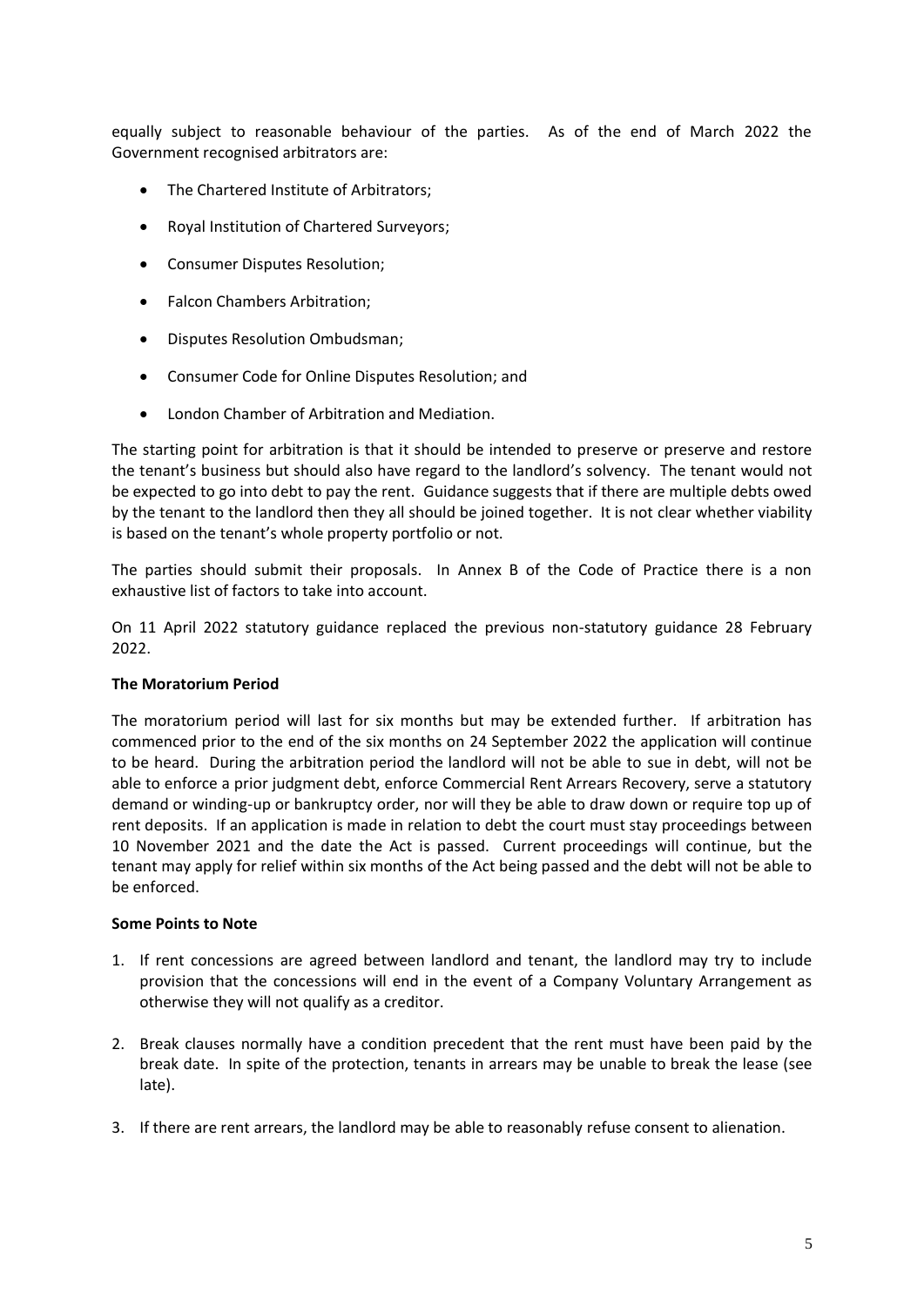- 4. **S.82** of the **Coronavirus Act 2020** had provision whereby a landlord would not be able to oppose a new **Landlord and Tenant 1954** renewal on ground (b), persistent delay in payment of rent if the delay was during the relevant period from 21 March 2020 to 25 March 2022. This is repeated in the 2022 Act for the moratorium period but only in relation to protected rent debts. This may deter tenant's from requesting new leases under **S.26** where the rent debt is not protected. With this provision tenants in the hospitality, retail, and leisure sectors may be wise to serve **S.26** requests if market rents are falling. See for example, *WH Smith v Commerz Real Investmentgesellschaft (2021)* where the passing rent based on a 2013 rent review was £953,000 and the new rent was £404,666. The tenant also successfully argued that the new lease should have a rent suspension provision whereby the rent would be halved in the event of mandatory closure of any shop in the shopping centre due to pandemic. The landlord failed in changing the lease whereby the tenant would be responsible for the cost of any Energy Performance Certificate, energy audit or work required. See also *S Franses v The Cavendish Hotel (2021)* where the passing rent from 2011 was £220,000 per annum and the new rent on a renewal was £102,000 per annum.
- 5. The **Coronavirus Act 2022** provides that if the rent is written off then there can be no claim against guarantors, or the original tenant in a pre 1 January 1996 lease for privity of contract or post January 1996 under an Authorised Guarantee Agreement, nor can any third party be required to indemnify the landlord. It does not seem to prevent guarantors being pursued otherwise, dependant on the terms of the guarantee agreement and whether the tenant must be pursued first. Remember **S.17** of the **Landlord and Tenant (Covenants) Act 1995** provides that if the landlord wants to sue an original tenant then they must serve a prescribed noticed on them within six months of the amount becoming due. Notice provisions incorporate **S.23** of the **Landlord and Tenant Act 1927** whereby recorded delivery, amongst other possibilities, may be used. See *Commercial Union v Moustafa [1999] 2EGLR 44* where recorded delivery was used, but the letter returned by the post office, the notice had been effectively served.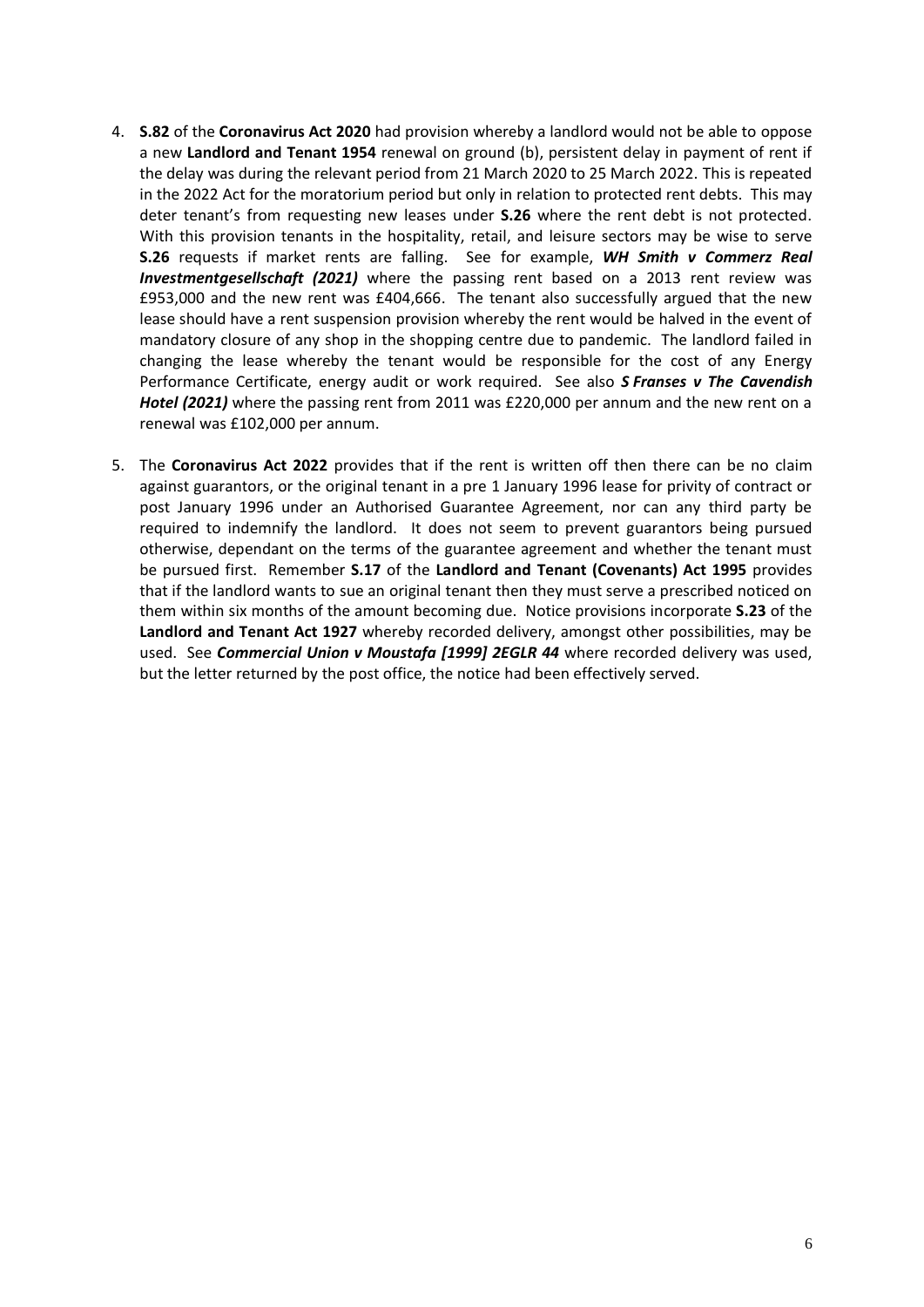#### <span id="page-10-0"></span>**BREAK CLAUSES**

#### **Conditions to Exercising the Clause**

#### **Conditions precedent**

If conditions precedent are prescribed the tenant must fulfil them strictly. It is common for an option to provide that the tenant must have paid all the rent and performed all the covenants. If this form is chosen even a trivial breach of covenant will defeat the tenant's option *(West Country Cleaners (Falmouth) Ltd v Saly [1966] 3 All ER 210; Bairstow Eves (Securities) Ltd v Ripley (1992) 65 P & CR 220).* However, a breach for this purpose means a subsisting breach, not a 'spent' breach in respect of which the landlord no longer has a cause of action *(Bass Holdings Ltd v Morton Music Ltd [1987] 2 All ER 1001)*. The strict approach was questioned but nevertheless applied in *Kitney v Greater London Properties (1984) 272 EG 786.* In almost all cases an obstructive landlord will be able to find some subsisting beach of covenant on the tenant's part and thereby defeat the option. This form may, therefore, work hardship to tenants, particularly where there is a genuine dispute as to liability. The tenant's adviser should, therefore, insist that the requirement be that the tenant shall have reasonably performed his covenants. In such a case the exercise of the option will be good if the tenant has performed his covenants to the extent that a reasonably minded tenant would have done *(Gardner v Blaxill [1960] 2 All ER 457).* The inclusion of the word 'reasonably' gives the court a discretion which will be exercised in the tenant's favour where for example he has made one or two late payments of rent, but not where he has been persistently in arrears throughout the term: *Bassett v Whiteley (1982) 54 P & CR 8*.

In one case, a tenant who had decorated using two coats of paint instead of the three coats required by the lease lost its right to break as a result: *Osbourne Assets v Britannia Life (1997)*.

#### *Fitzroy House, Epworth Street v The Financial Times [2006] EWCA Civ 329*

If a lease contains an absolute condition of compliance with terms of the lease before the break can be exercised then no solicitor may allow this to be accepted as any landlord will be able to find a minor breach, usually in relation to dilapidations which allows the tenant to be held to the lease. More commonly, therefore, a lease will require material, or substantial, or reasonable compliance with the terms of the lease. This was the case in the present scenario. The question for the court was what does material compliance actually mean?

This case involved a very valuable site on the outskirts of the City of London. The cost of failure for the tenant if he was held to the lease and had to pay the remaining rental was in the region of £3.5 million.

A break clause was dependent on material compliance with the terms of the lease. The court stated that not every defect had to be remedied. Regard should be had to the age, type, location, and use of the premises in determining what was expected.

The landlord could only refuse consent if it was fair and reasonable to do so and the purpose of limiting the right to break was to enable a landlord to preserve its legitimate interest in being able to re-let speedily thus maintaining the value of the reversion.

The Court of Appeal partly reversed this decision. There is a difference between reasonable compliance, where a reasonably competent surveyor's report may be relied upon and material or substantial compliance where this is not so. Here the test as to whether the landlord loses rental is the appropriate one.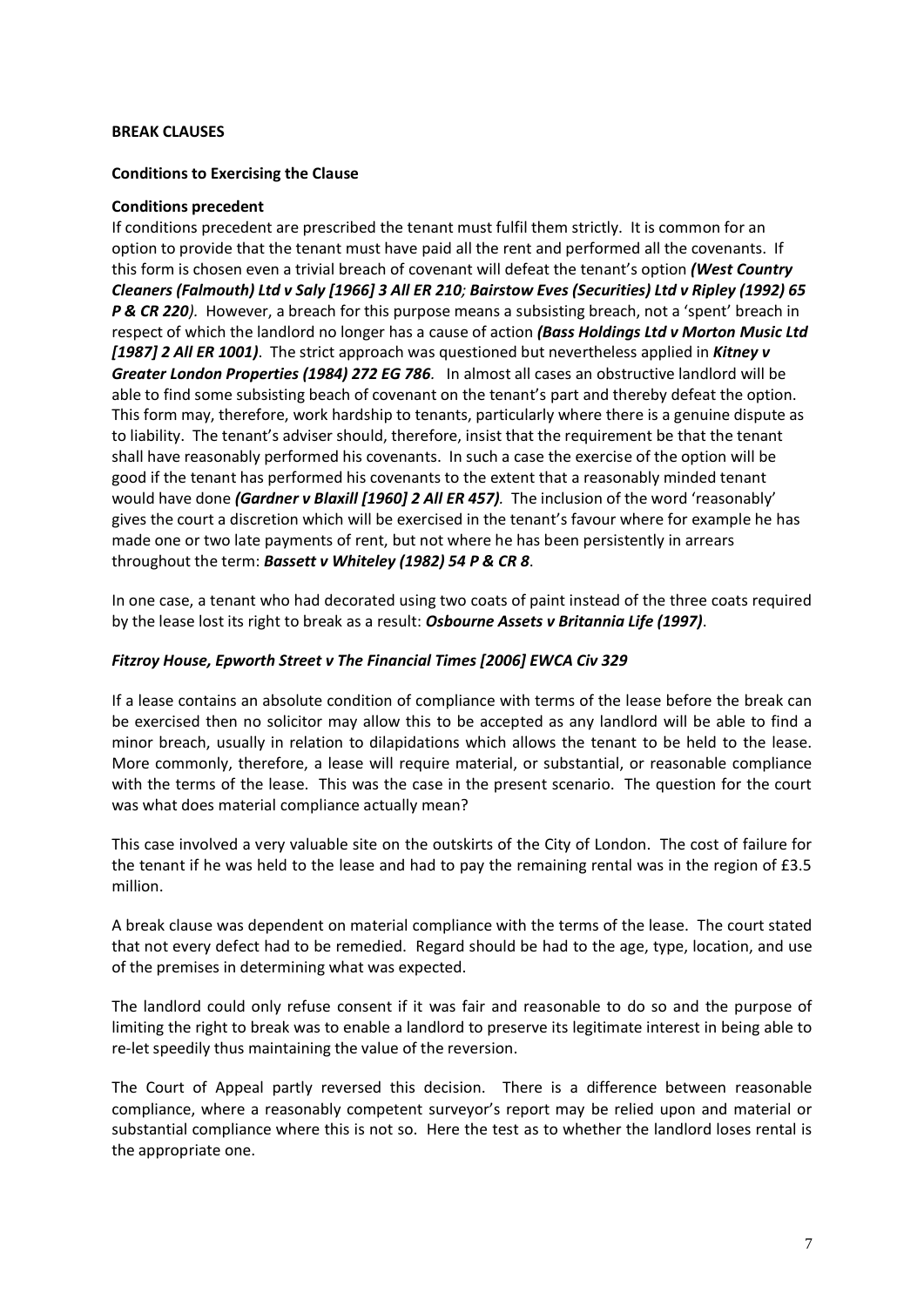A better solution, it is suggested, and one which is becoming increasingly acceptable to landlords, is to allow the tenant to break the lease without conditions. If needs be, the tenant may still be sued for antecedent breaches. Some landlords put forward a defence to this line of reasoning that the tenant may not be worth suing. This rather begs the question: if the tenant were not worth suing, why would the landlord wish to keep him?

In *Sirhowy Investments v Henderson [2014] EWHC 3562* planning permission for a second hand car business was granted subject to conditions that a scheme would be agreed with the local authority in relation to turning facilities to enable car transporters to unload cars without causing obstruction to the highway. Three years after the lease had been granted the council served notice for a breach of a planning condition. On this happening, the tenant was entitled to serve a break notice if they could show that they had acted reasonably in procuring the scheme. However, the tenants had breached a condition as to exercising the break in that they had to keep the premises in good and substantial repair and as part of a fence had fallen down exercise the break.

In *Avocet Industrial Estates LLP v Merol Ltd and another company [2011] EWHC 3422* a condition precedent to exercise the break clause was that the rent had to be up to date. Over the previous six years the tenant had on a few occasions been late in payment of the rent and interest had accumulated, although the landlord had not demanded this. As the interest had not been paid at the break date the tenant had not effectively brought the lease to an end. Here the tenant's interest amounted to £130, the cost to the tenant in extra rent was £300,000. On occasion the landlord had demanded rent but not always. The landlord held £20,000 of rent deposit but this was irrelevant as was the fact that the tenant had asked the landlord to confirm that no other money was owed. The landlord's agents did this but there was no estoppel as they themselves did not realise that the £130 was owed.

Note: Leave to appeal to the Court of Appeal was given but case was settled.

In *Quirkco Investments Ltd v Aspray Transport Ltd [2011] EWHC 3060 (Ch)* it was stated that dependent on the terms of the lease any insurance premium which was reserved as rent may have to be paid for the whole year if the payment date fell before the break day. In *PCE Investors Ltd v Cancer Research UK, [2012] EWHC 884 (Ch)* the Court of Appeal held that a break could not be exercised when the break day fell between rent days and the whole quarter in advance had not been paid. It is essential in these circumstances that the tenant is only responsible for basic rent, or as a lesser alternative, the lease deals with apportionments after the break date.

In *Canonical UK Ltd v TST Millbank [2012] EWHC 3710 (Ch)* the tenant had to pay the rent quarterly in advance and also had to pay a one month penalty in order to exercise the break. They paid two months' rent and claimed that the third month could be offset against the penalty. It was held that on an interpretation of the clause this was not so and the break was not successfully exercised.

*Marks & Spencer v BNP Paribas [2015] UKSC 72* - The Supreme Court has now heard this case. The tenant, Marks & Spencer, had to pay rent quarterly in advance and also insurance charge and a car parking licence in advance. They also had to pay monetary payments owed to the landlord as a condition precedent for exercising their break clause. There was also a premium payable in relation to exercise of the break. The break did not correspond with a quarter day. The tenant paid the rent and other monetary payments in advance and then claimed that it must be implied that they could recover back money relating to the period beyond the break date.

The High Court agreed with this but on appeal the Court of Appeal disagreed. The Supreme Court has now agreed with the Court of Appeal. There is no scope for implication of such a term, especially as the parties had agreed in great detail the terms of the lease and not expressly included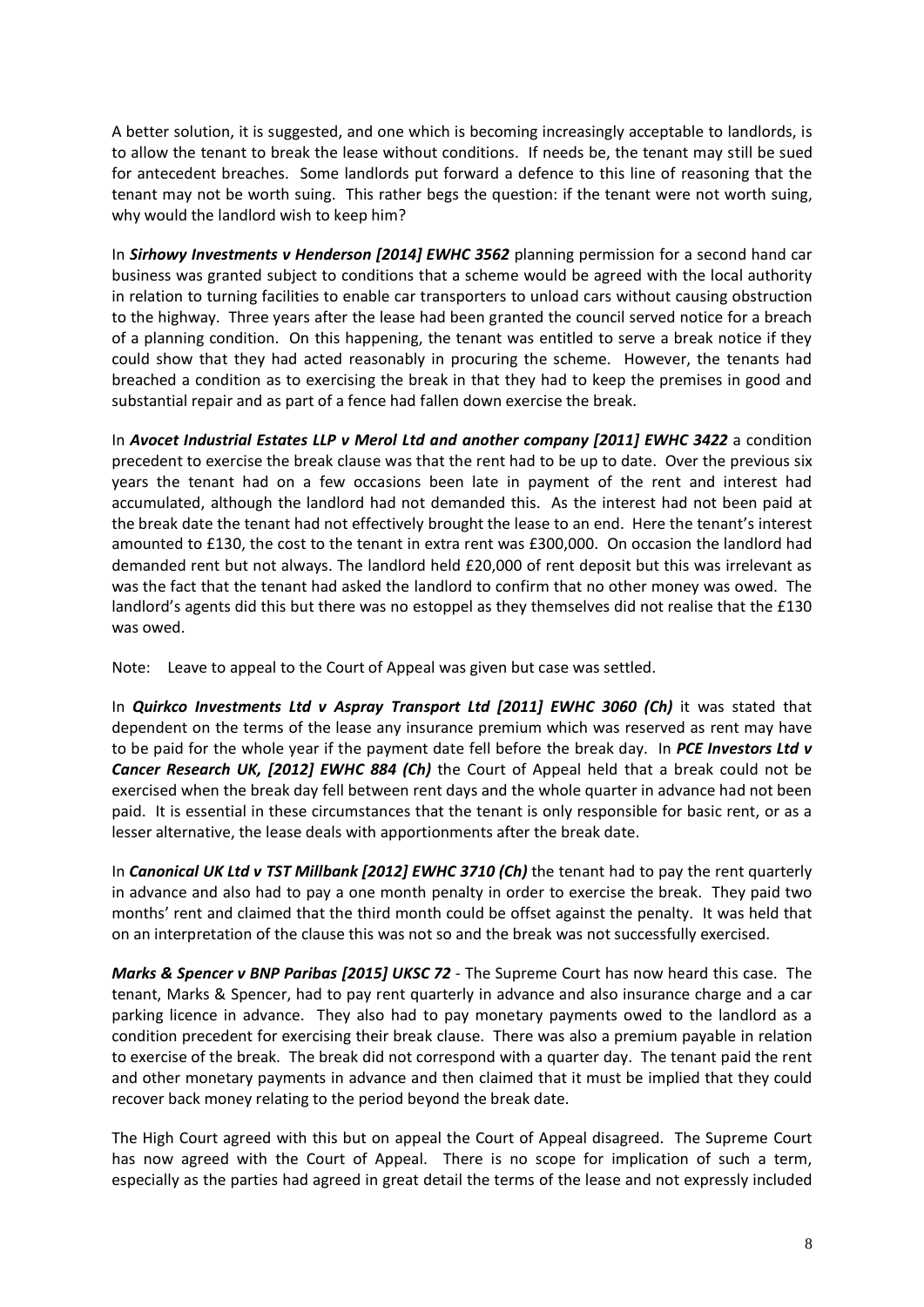anything. Lord Neuberger also confirmed that the case of *Ellis v Rowbottom [1900] 2QB 740* was correct in that the Apportionment Act 1870 applied to rent payments in arrears but not in advance.

The RICS Code for Leasing Business Premises from September 2020 states that good practice is to return rent due after a break date to the tenant.

#### **Vacant Possession**

#### *NYK Logistics (UK) Ltd v Ibrend Estates [2011] EWCA 683*

The break clause required vacant possession. The tenants gave notice and cleared the premises. Arrangements were made to surrender keys and the tenant agreed to carry out some repairs. The landlord did not collect the keys on the date and the contractors did not complete the repairs until six days afterwards. They also employed security staff on the premises over a weekend. The tenant had not given up occupation and could not break the lease.

See the Code for Leasing Business Premises. The Code suggests that conditions precedent should not be used with the exception of the basic rent being up to date, the tenant giving up occupation, and any subleases ending. In the current Code from September 2020 the Royal Institution of Chartered Surveyors has included mandatory terms for surveyors. This, amongst other requirements, means that written heads of terms must be produced. These must give the tenant, subject to contract, details of break rights and the duration of the lease. Nothing in the Code will allow the court to reinterpret an unambiguous term in the lease.

*Riverside Park Ltd v NHS Property Services [2016] EWHC 1313* The tenant was required to give up vacant possession as a condition of exercising the break clause. The premises contained a large number of partitions, floor coverings and kitchen fittings which were not removed. The court decided that as they were not substantially attached and could readily have been removed they were fittings belonging to the tenant who had therefore failed to vacate and could not exercise the break. The court went on to say that even if they had been fixtures there was no provision in the lease whereby they had been part of the demise. They were therefore tenant's fixtures which should have been removed.

In *Capitol Park Leeds plc v Global Radio Services [2021] EWCA 95* the High Court held that a condition precedent as to vacant possession had not been complied with when the tenant vacated but removed ceiling tiles, window frames and grids which belonged to the landlord. The Court of Appeal have now reversed this decision. All that is needed is that the tenant removes fittings and tenant's fixtures, people, and there is no legal interest remaining. If the tenant has removed landlord's fixtures or is in breach in any other way they can be sued in damages.

#### **Time for Exercising the Clause**

#### *Trane (UK) Ltd v Provident Mutual Life Assurance Association [1994] EGCS 121*

A lease was expressed to commence on 28 August 1981. It was executed on 6 January 1982. There was a break clause exercisable after 10 years on giving six months' notice.

The tenant was assured by the managing agent of the landlord that the notice must expire in January 1992. The tenant served notice but the landlord refused to accept it. The judge agreed that the notice should have been given to expire in August 1991, i.e. the tenth anniversary of the date of commencement. However, the landlord was estopped from denying his managing agent's representation even though given 'without prejudice'.